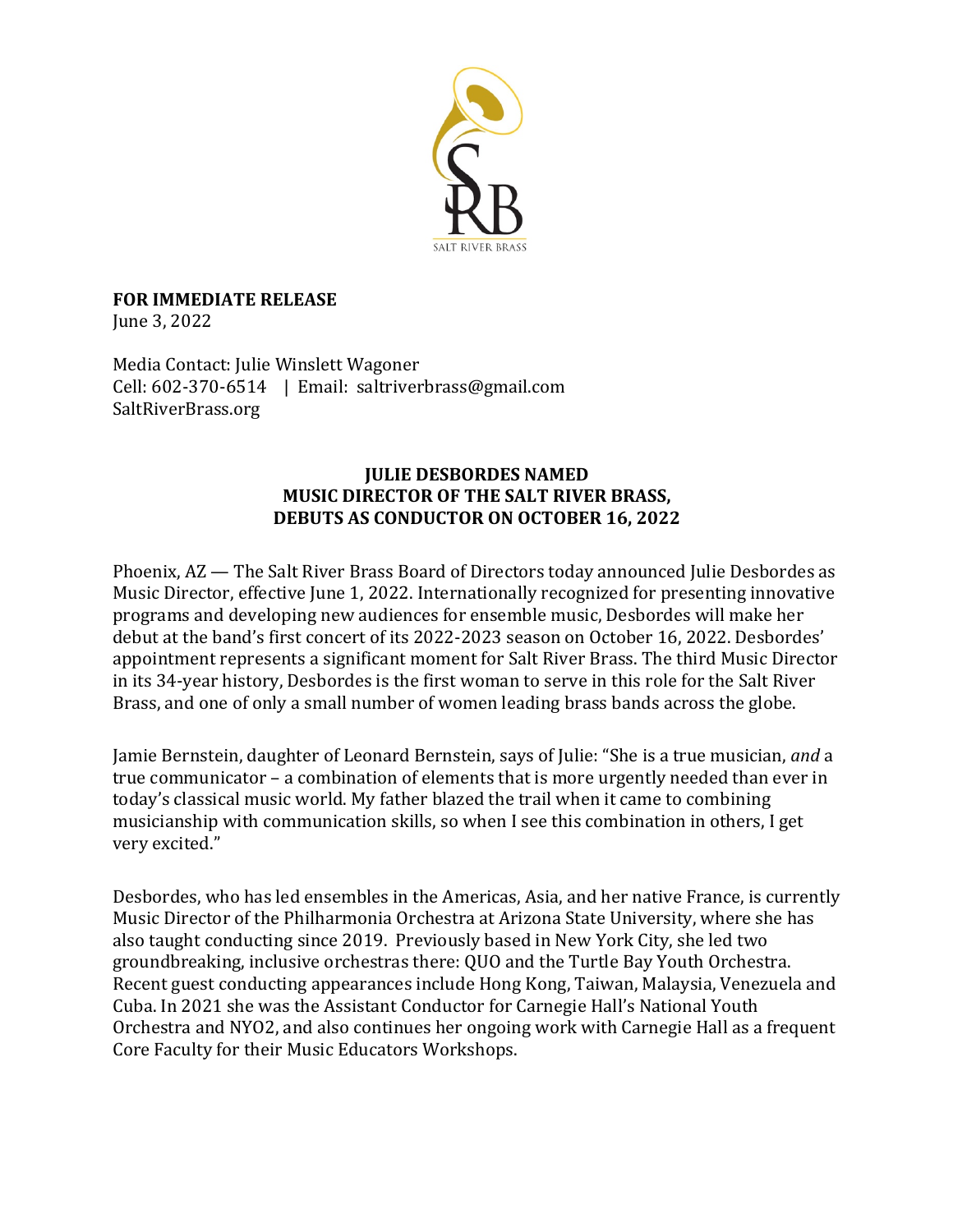Desbordes commented: "I am incredibly honored and excited to be appointed as the Salt River Brass Music Directorship and be welcomed into the SRB family, and I look forward to continuing to carry on SRB's long tradition of excellence in brass band music making in Arizona and beyond."

As a conductor and an educator, Desbordes develops new audiences for concerts as she leads diversity and inclusion efforts. At ASU, her Philharmonia Orchestra collaborates with dancers, incorporates video content into concerts, presents music by under-represented composers, and consistently delivers performances that excite seasoned and new audiences alike. Desbordes comes from a brass background, having started playing the cornet at age 7, and later making her conducting debut at age 17. She holds Masters and Bachelors degrees in both conducting and trumpet performance from conservatoires in France and Canada, and did her Doctor of Musical Arts studies in orchestral conducting at the Peabody Conservatory in Baltimore. Her conducting mentors include Raffi Armenian, Gustav Meier and Marin Alsop.

As Music Director, Desbordes will serve as SRB's principal conductor, be responsible for programming concerts, prepare the ensemble for performances, and coordinate educational programs and recordings. She also will serve on the Board of Directors as an ex officio, non-voting member. Desbordes was selected following a 10-month selection process. Julie succeeds Patrick Sheridan, who departed in 2020, and Jason Malloy, who served as Interim Music Director from October 2020 until April 2022.

Paul Lynch, President of the Salt River Brass Board of Directors, stated, "We are excited to have Julie Desbordes join and lead the Salt River Brass into the next chapter of our organization's exciting history. Julie portrayed a special ability to connect with our musicians and our audience. We are enthusiastic about her arrival and can't wait to get things going for our upcoming season with her as our Music Director.

"Salt River Brass is grateful for the legacy Patrick Sheridan leaves. Pat set the bar high for himself, the musicians, and our community. His programing was balanced to present the musicians with many unique challenges while simultaneously choosing works that allowed Salt River Brass' best qualities to be on display. We are grateful for everything Pat has done.

"We also thank Jason Malloy. Previously serving as our principal trombone and former President of the Board of Directors, Jason helped our group stay engaged and relevant during the pandemic, organizing several events including a recorded concert available for free viewing. He continued to lead Salt River Brass as we welcomed musicians and the community back into the concert hall during our return to live performances for the 2021-2022 season.